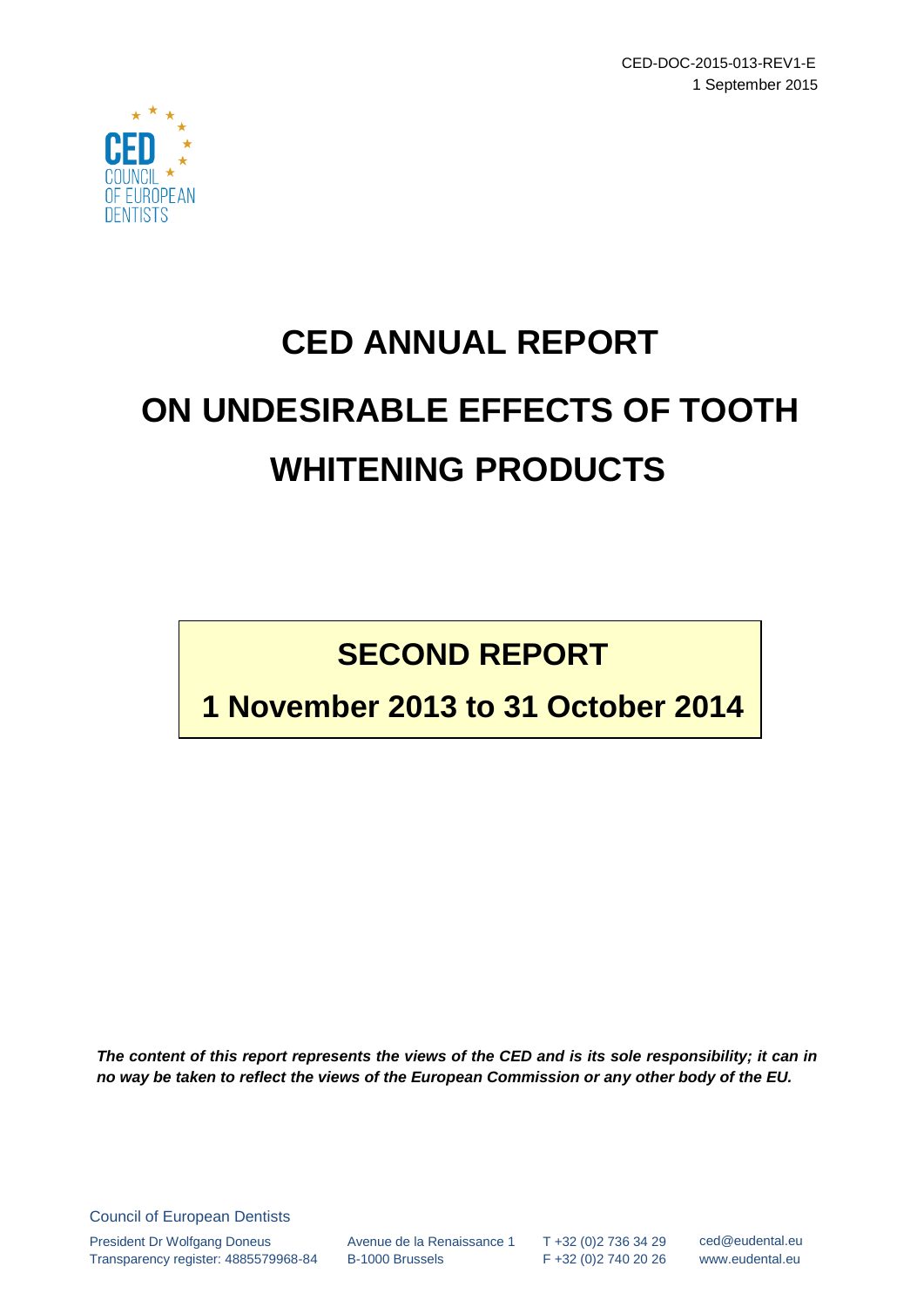### **I – Introduction**

This is the second report prepared under an agreement signed between the CED and the European Commission on 31 March 2010 in the framework of the future regulation on the use of tooth whitening or bleaching products (TWPs)<sup>1</sup>. The first report covered the period from 31 October 2012 to 31 October 2013 and is available [here](http://www.eudental.eu/component/attachments/attachments.html?task=download&id=1582)<sup>2</sup>.

The agreement was signed to support the ongoing availability of tooth whitening products on EU market, to ensure that these products are not directly available to the consumer and that, for each cycle of use, the first use is limited to dental practitioners, as defined under Directive 2005/36/EC of the European Parliament and of the Council of 7 September 2005 on the recognition of professional qualifications, or under their direct supervision if an equivalent level of safety is ensured.

### **II – Methodology**

The report was prepared based on the reporting incidents received from dentists between 1 November 2013 and 31 October 2014 who have themselves observed undesirable effects caused by tooth whitening products or from dentists whose patients have reported to them undesirable effects caused by tooth whitening products, with concentrations of hydrogen peroxide between 0.1% and 6% and of carbamide peroxide between 0.3% and 16.62%.

In order to implement the annual reporting activity, the CED prepared a second questionnaire for dentists to report undesirable effects (see Annex I – Second Survey on Undesirable Effects).

The questionnaire was made available online in [www.surveyshare.com](http://www.surveyshare.com/) between 1 November 2013 and 31 October 2014 through the link [http://www.surveyshare.com/s/AYA6A3D.](http://www.surveyshare.com/s/AYA6A3D) The survey could only be answered online and the survey's link was merely provided to CED Members in order to avoid false reporting. As the answers are anonymous there was no possibility to check the authenticity of the replies.

The survey was advertised on the CED website (please see [here](http://www.eudental.eu/library/surveys.html)<sup>3</sup>).

The CED informed its members about the survey encouraging them to distribute the questionnaire among their members and non-members through the CED mailing on 19 December 2013, a written reminder on 29 August 2014 and an oral reminder during the CED General Meeting on 23-24 May 2014.

The CED requested its members to:

- i. make the link available to dentists only in order to avoid false reporting. In case of replies on paper, to complete the form directly online or send the reply to the CED [\(ced@eudental.eu\)](mailto:ced@eudental.eu);
- ii. translate the questionnaire in their national language/s;

l

<sup>1</sup>Tooth whitening or bleaching products are currently regulated by Regulation (EC) No 1223/2009 of the European Parliament and of the Council of 30 November 2009 on cosmetic products. This Regulation repealed Council Directive 2011/84/EU of 20 September 2011 amending Directive 76/768/EEC, concerning cosmetic products, for the purpose of adapting Annex III thereto to technical progress. The latest consolidated version of Regulation (EC) No 1223/2009 is available at [http://eur-lex.europa.eu/legal-content/EN/AUTO/?uri=CELEX:02009R1223-20150416.](http://eur-lex.europa.eu/legal-content/EN/AUTO/?uri=CELEX:02009R1223-20150416)

<sup>2</sup> <http://www.eudental.eu/component/attachments/attachments.html?task=download&id=1582>

<sup>3</sup> <http://www.eudental.eu/library/surveys.html>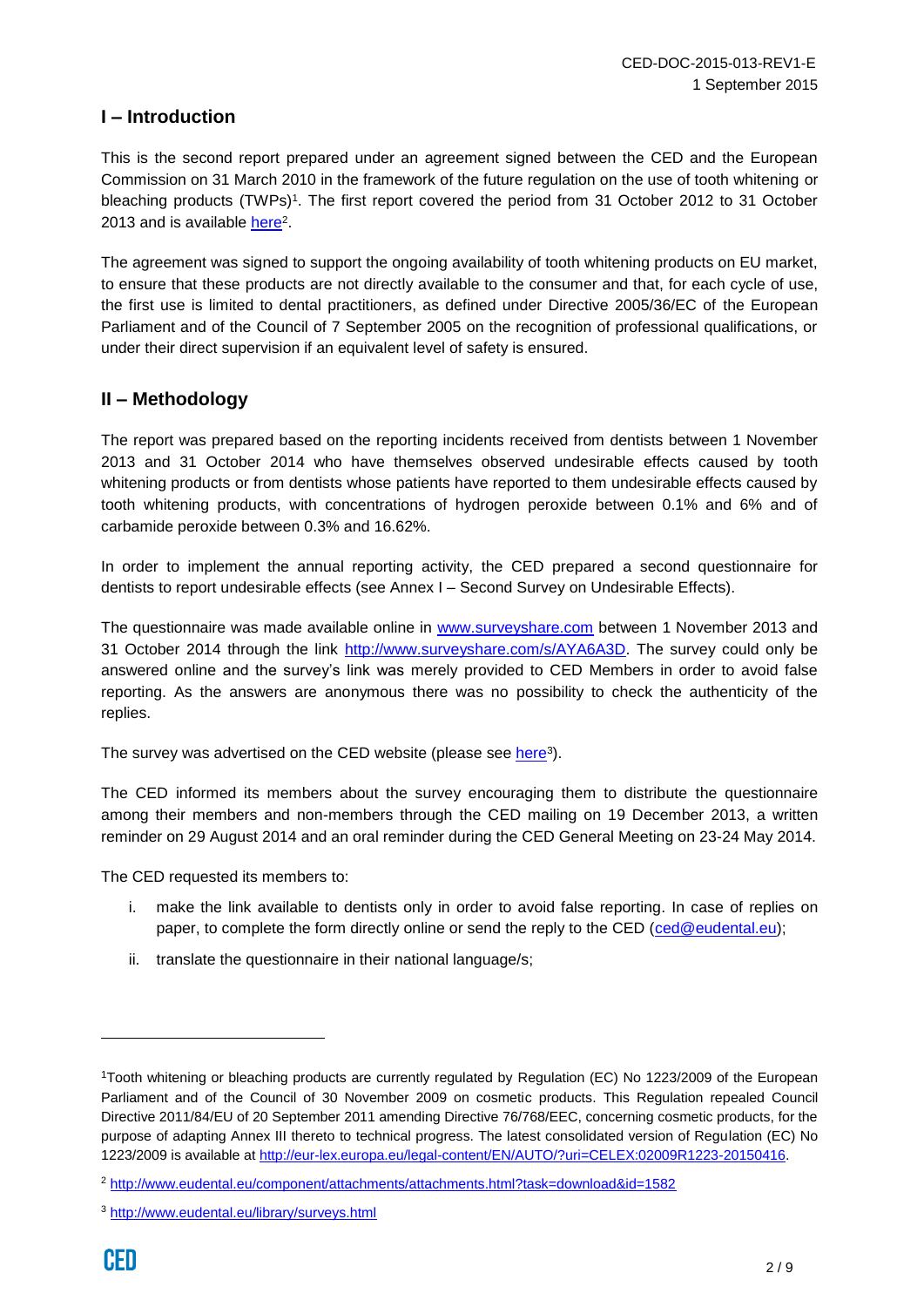- iii. advertise the link in their newsletter, journal, website (member's only part), other relevant national stakeholders (e.g. ministries, patients' organisations, dental schools), etc., encouraging them to reply;
- iv. use the CED logo in their national campaign for this specific survey if appropriate; and
- v. inform and reassure their members that the survey was anonymous and that it is generally assumed that any undesirable effects result from the product itself and not from dentists' professional conduct.

The survey was anonymous and the reporting of incidents voluntary. The CED only considered the complete replies on-line. One reply was received on paper and entered online by CED staff.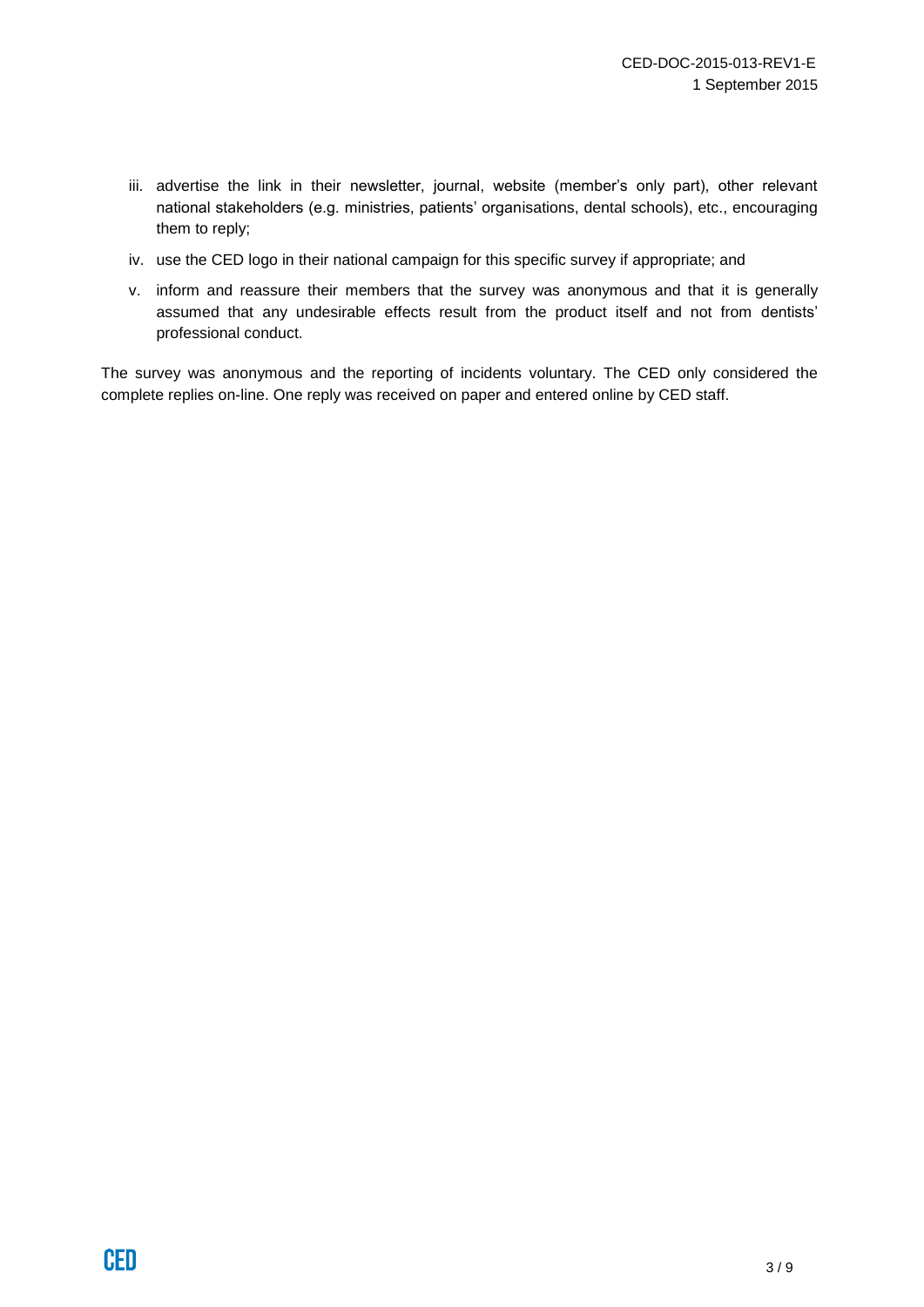#### **III – Survey results - general findings**

- **1. Number of incidents reported:** 30
- **2. Countries:** 7 (Norway, Ireland, Greece, Lithuania, Estonia, Portugal, Bulgaria)

#### **3. Undesirable effect:**



**26 replies** reported that the undesirable effect was sensitivity, of which 9 also reported soft tissues inflammation/ ulceration, of which 5 also reported pain.

**3 replies** reported *other* undesirable effects, where a first was interdental papillar necrosis, the second was that teeth developed a blotchy appearance and became very unsightly, and the third did not provide an explanation.

**1 reply** reported that the undesirable effect was allergy.

**Conclusion: the main undesirable effect is sensitivity with very few allergic reactions. These are usual side effects and correspond to scientific literature.**

#### **4. Undesirable effect occurred:**



**16 replies** reported that the undesirable effect occurred following the first use by the dental practitioner.

**14 replies** reported that the undesirable effect occurred following the use by the patient during the rest of the cycle of use.

**Conclusion: treatment in office or at home have no influence on undesirable effects.**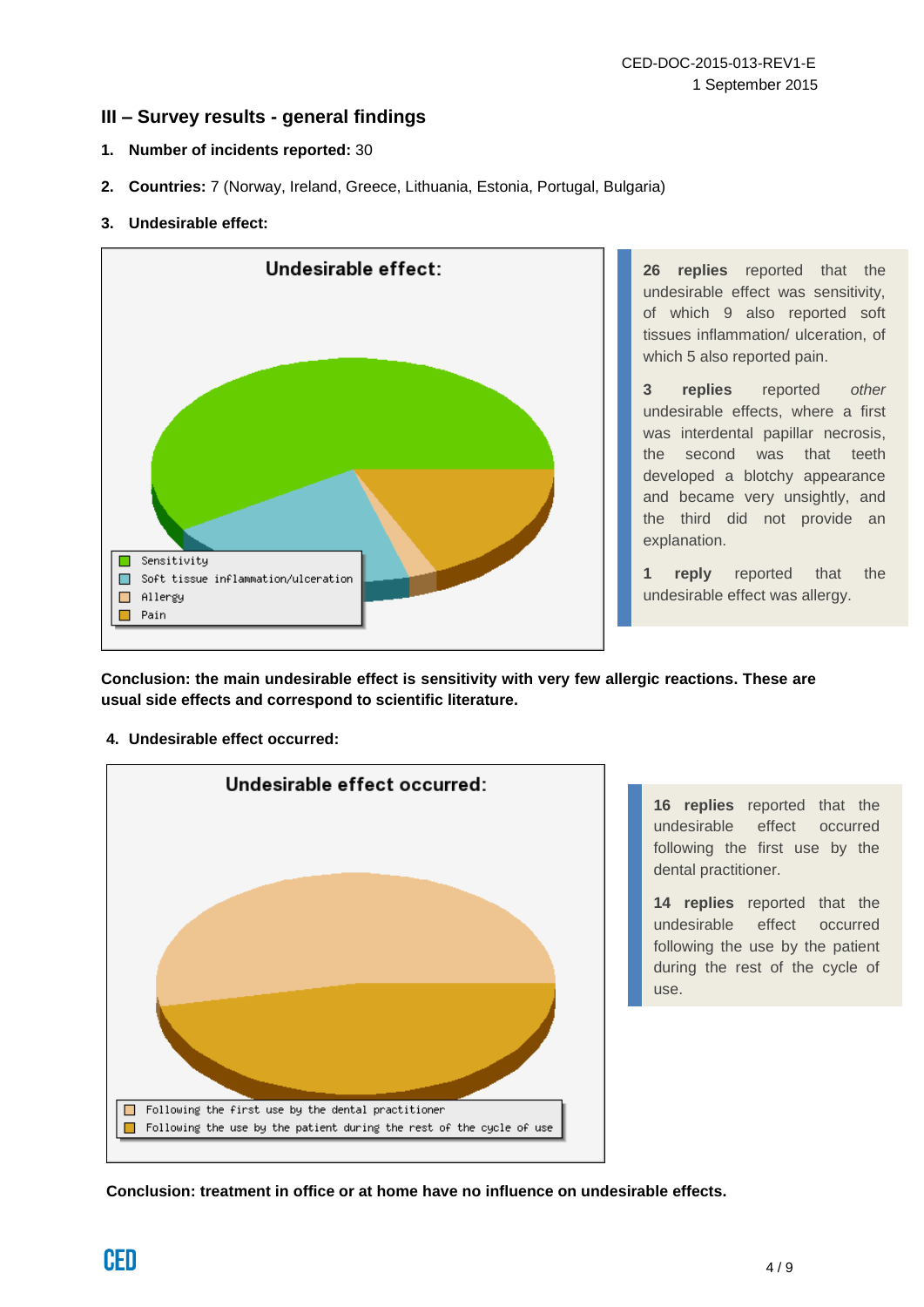#### **5. Duration of undesirable effect:**



**18 replies** reported that the undesirable effect lasted 1-5 days.

**9 replies** reported that the undesirable effect lasted 6-10 days.

**3 replies** reported that the undesirable effect lasted more than 10 days.

**Conclusion: undesirable effects are transient, lasting on average just a few days.**

#### **6. Material used**

**14 replies** reported concentrations between 3.7-6% of hydrogen peroxide (11-16.62% carbamide peroxide).

**12 replies** reported concentrations between 0.1-3.6% of hydrogen peroxide (0.3-10% carbamide peroxide**).**

**1 reply reported** concentration of 15% of hydrogen peroxide.

**1 reply** reported concentrations of 37,5% of hydrogen peroxide.

**2 replies** did not specify the substance used, although the concentrations mentioned were 37% and 46% respectively.

**Conclusions: the regulation is not always enforced, products over 6% of hydrogen peroxide (H**₂**O**₂**) are available on the market. Four out of thirty responses indicated that tooth whitening products above 6% of H**₂**O**₂**, that is to say above the limit from Annex III, entry 12 (e) of the Regulation No 1223/2009 (the Cosmetics Regulation), had been used. These four replies reported that the undesirable effect was sensitivity, of which one also reported soft tissues inflammation/ ulceration. They further reported that the undesirable effect lasted 1-5 days.**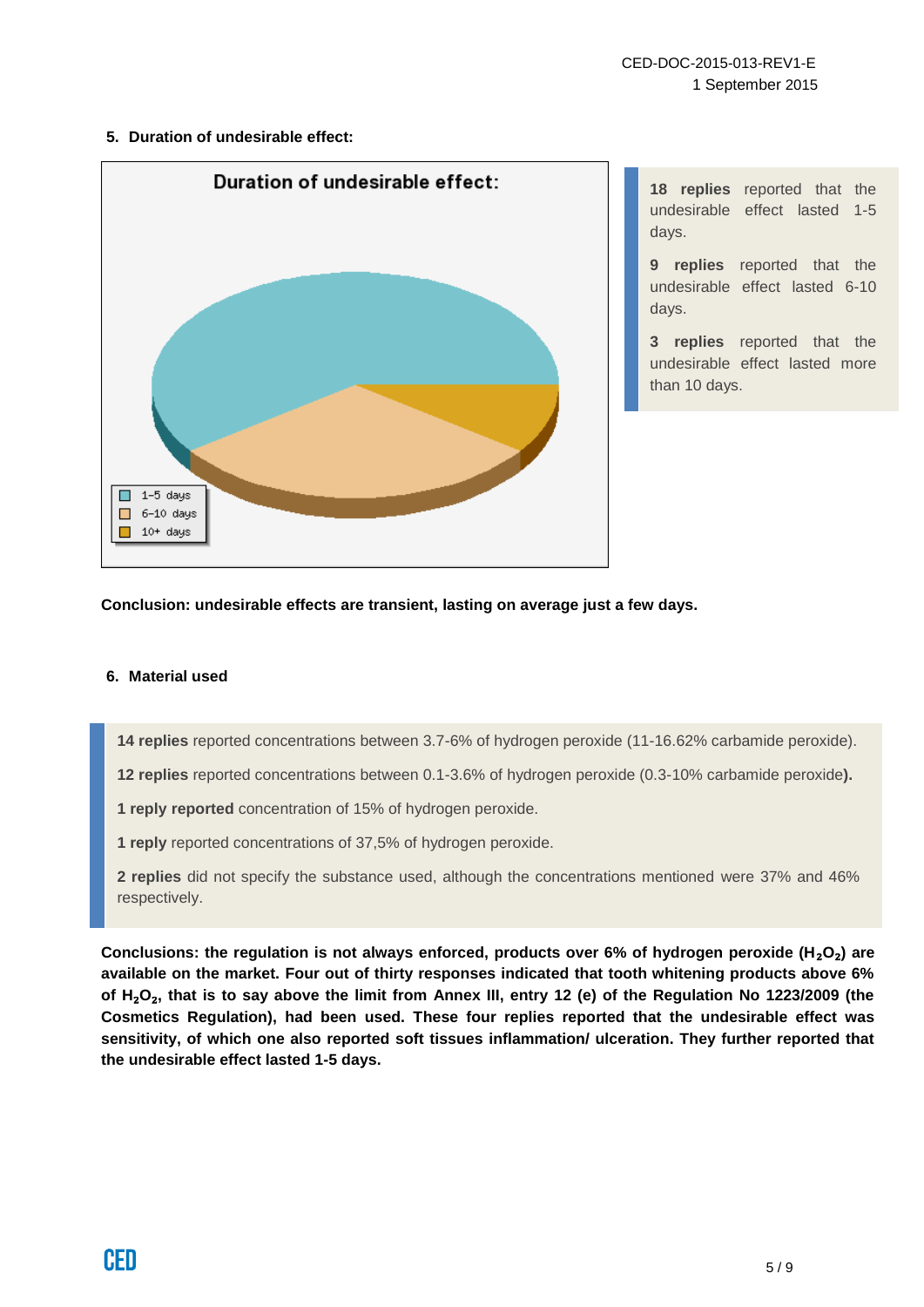#### **7. Form of procedure:**



**22 replies** reported that the form of procedure was tray based with gel, of which 1 was also internal bleaching.

**3 replies** reported that the form of procedure was internal bleaching only.

**2 replies** reported that the form of procedure was whitening strips, of which 1 was also internal bleaching.

**2 replies** reported that the form of procedure was *other*, where one was with zoom lamp and the second was laser bleaching.

**Conclusion: the majority of treatments which caused undesirable effects were performed with trays (however, this is also the most common form of procedure).**



**8. Was tooth whitening performed in surgery/office only?**

**16 replies** reported that tooth whitening **was not** performed in surgery/office only.

**9 replies** reported that tooth whitening was performed in surgery/office only.

**5 respondents** skipped this question.

**Conclusion: the majority of treatments are initiated in surgery and continued under the supervision of the dentist at home for the rest of the cycle of use.**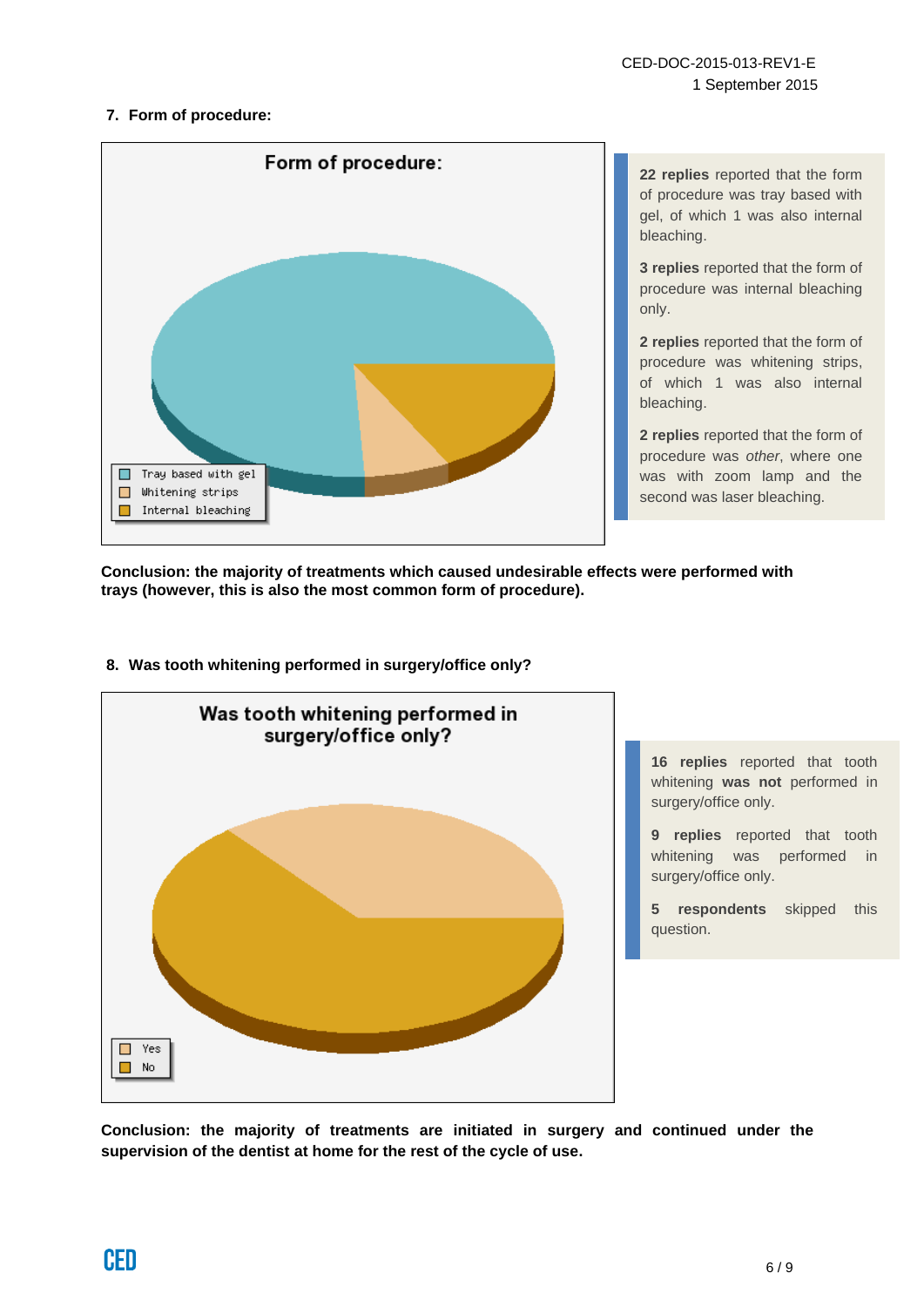

#### **9. How many cases of tooth whitening do you carry out a year?**

**Conclusion: The collection of data about the actual number of tooth whitening procedures carried out per year is very difficult. Nevertheless, the fact that only one person reported more than 50 procedures a year suggests that it is not a very common procedure, compared to other standard dentistry procedures.** 



#### **10.Were dental or medical follow up / treatment necessary?**

#### **21 negative replies**

**9 positive replies, of which only three provided further specifications. One reply specified that treatment was now in progress using tooth mousse to rehydrate and restore original colour; a second reply specified "in office" and a third reply specified "for sensitivity".**

**Conclusion: the majority of undesirable effects do not require follow-up treatment.**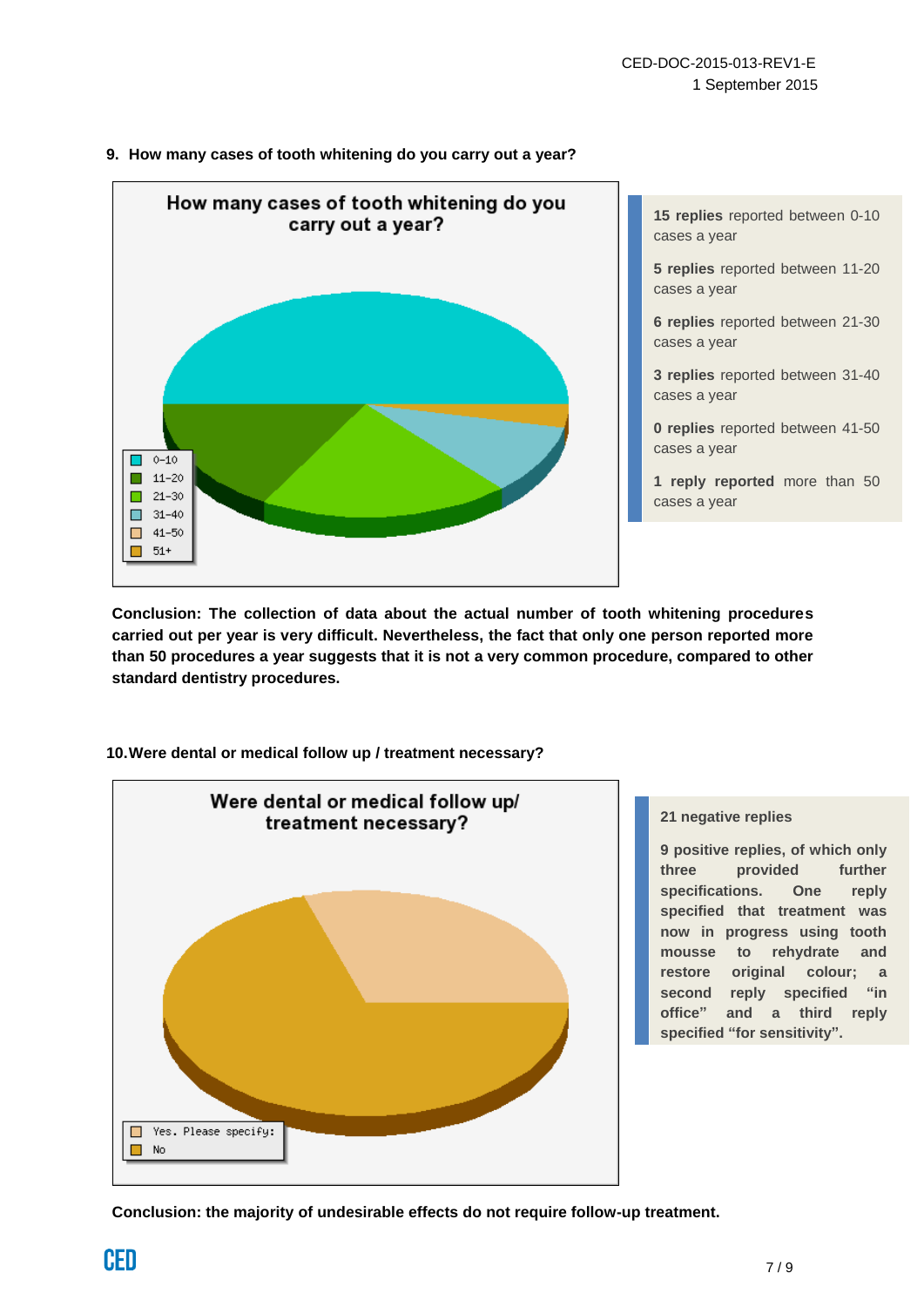**11.Any observations?** No additional observations were received.

#### **IV – Conclusions**

**These conclusions are a summary of what has been reported by individual dentists:**

 **the potential risks associated to the survey identified in the conclusions of the first report are still valid (please see chart below).**

| <b>Risk</b>                               | <b>Preventive action</b>                                                                                                                                                                                                                                                                             | <b>Potential action</b>                                                                                                                                                                                                                                                                                            |
|-------------------------------------------|------------------------------------------------------------------------------------------------------------------------------------------------------------------------------------------------------------------------------------------------------------------------------------------------------|--------------------------------------------------------------------------------------------------------------------------------------------------------------------------------------------------------------------------------------------------------------------------------------------------------------------|
| Lack<br>of<br>response to<br>the survey   | Send reminders to CED members every<br>two months; raise awareness for the<br>survey at internal events; create a page<br>in the CED website to disseminate the<br>information; use online survey tools,<br>CED members requested to translate<br>the questionnaire in their national<br>language/s. | Continue to disseminate as before;<br>members should continue to<br>CED.<br>dialogue with other national relevant<br>stakeholders; (e.g ministries, patients'<br>organisations, dental schools); raise<br>awareness using social media (e.g.<br>twitter); make translations available in<br>CED dedicated webpage. |
| False<br>reporting by<br>non-<br>dentists | Survey's link only provided to CED<br>Members, members' membership and<br>members' non-members.                                                                                                                                                                                                      |                                                                                                                                                                                                                                                                                                                    |

- **the regulation is not always enforced, products over 6% of hydrogen peroxide are available on the market.**
- **in the vast majority of cases, the use of tooth whitening is safe. The most common undesirable effect is sensitivity, followed by gingival irritation. Both side effects are transient.**
- **the findings are in line with the general scientific literature on undesirable effects caused by tooth whitening products.<sup>4</sup>**

 $\overline{a}$ 

<sup>4</sup> The CED believes that it is important to put in perspective the few undesirable effects reported in the survey by quoting scientific literature on the side effects of tooth whitening in general. The literature shows that:

a) side effects of sensitivity are transient; once the whitening treatment is completed sensitivity stops; the main sensitivity is at day three, when there is maximum saturation of oxygen inside the tooth;

b) allergy is extremely rare;

c) gingival ulceration is not common and the area heal; and

d) blotchy teeth is not common and is due to the anatomy and internal structure of the tooth. The tooth whitening process will even out the blotchy appearance. The effect is transient.

**Literature:**

<sup>-</sup> Home-based chemically-induced whitening of teeth in adults, Hasson H, et al. Cochrane Database Syst Rev, http://www.ncbi.nlm.nih.gov/m/pubmed/17054282/?i=5&from=/25998351/related

<sup>-</sup> Assessment of efficacy and post-bleaching sensitivity of home bleaching using 10% carbamide peroxide in extended and non-extended bleaching trays, Morgan S, et al. Br Dent J. 2015, [http://www.nature.com/bdj/journal/v218/n10/full/sj.bdj.2015.391.html;](http://www.nature.com/bdj/journal/v218/n10/full/sj.bdj.2015.391.html)

<sup>-</sup> Clinical performance of topical sodium fluoride when supplementing carbamide peroxide at-home bleaching gel, Barcellos DC, et al. Gen Dent. 2015 May-Jun, [http://www.ncbi.nlm.nih.gov/m/pubmed/25945764/?i=2&from=sensitivity%20tooth%20whitening.](http://www.ncbi.nlm.nih.gov/m/pubmed/25945764/?i=2&from=sensitivity%20tooth%20whitening)